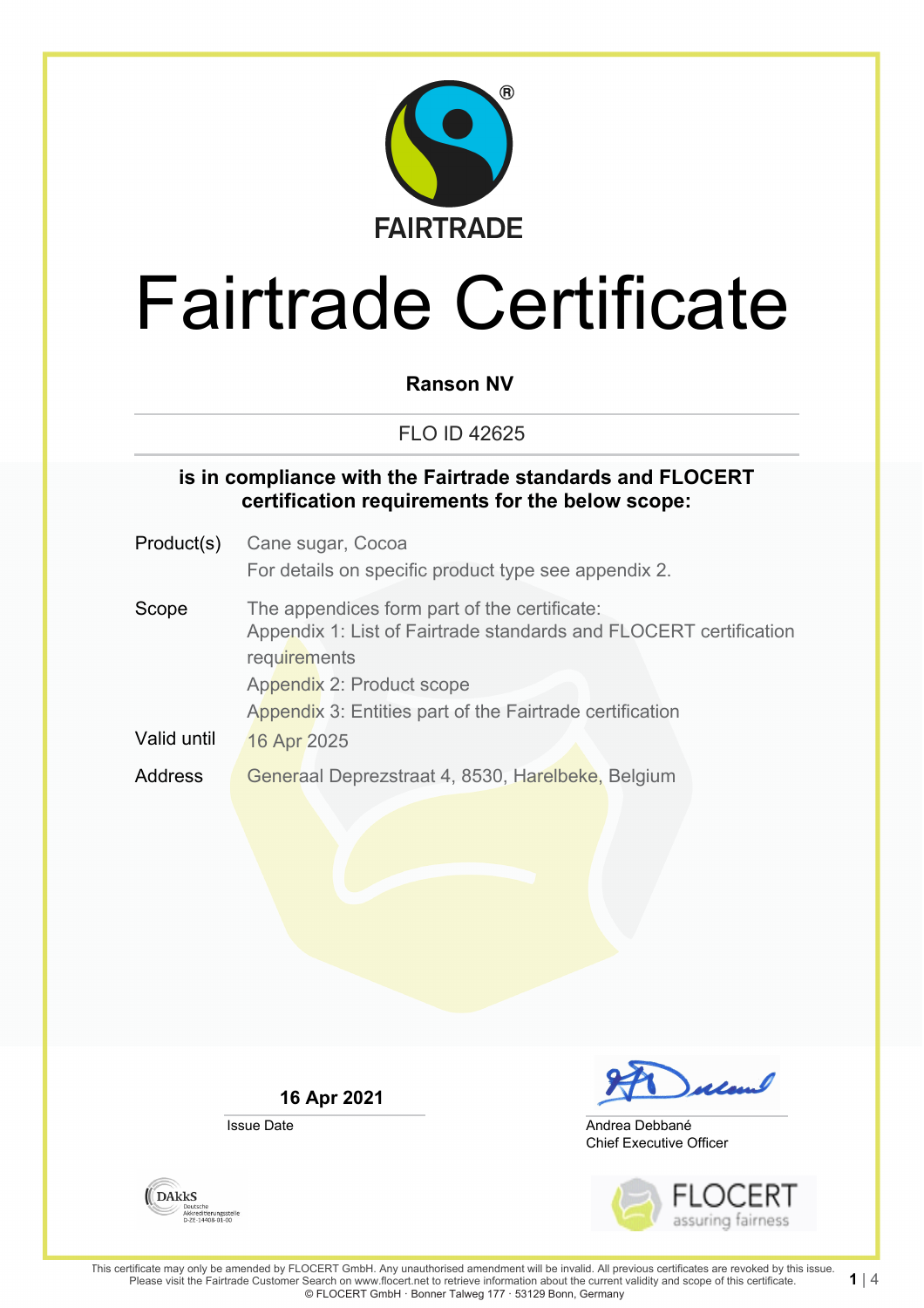

### **Ranson NV**

FLO ID 42625

**Appendix 1:**

**List of Fairtrade standards and FLOCERT certification requirements**

### **The organization Ranson NV with FLO ID 42625 ... is in compliance with the following Fairtrade standards**

### Trader SCORE

• Fairtrade Trader Standard

- Fairtrade Standard for Cane Sugar
- Fairtrade Standard for Cocoa

### **... is in compliance with the following FLOCERT certification requirements**

#### Trader SCORE

• FLOCERT Public Compliance Criteria List – Trade Certification



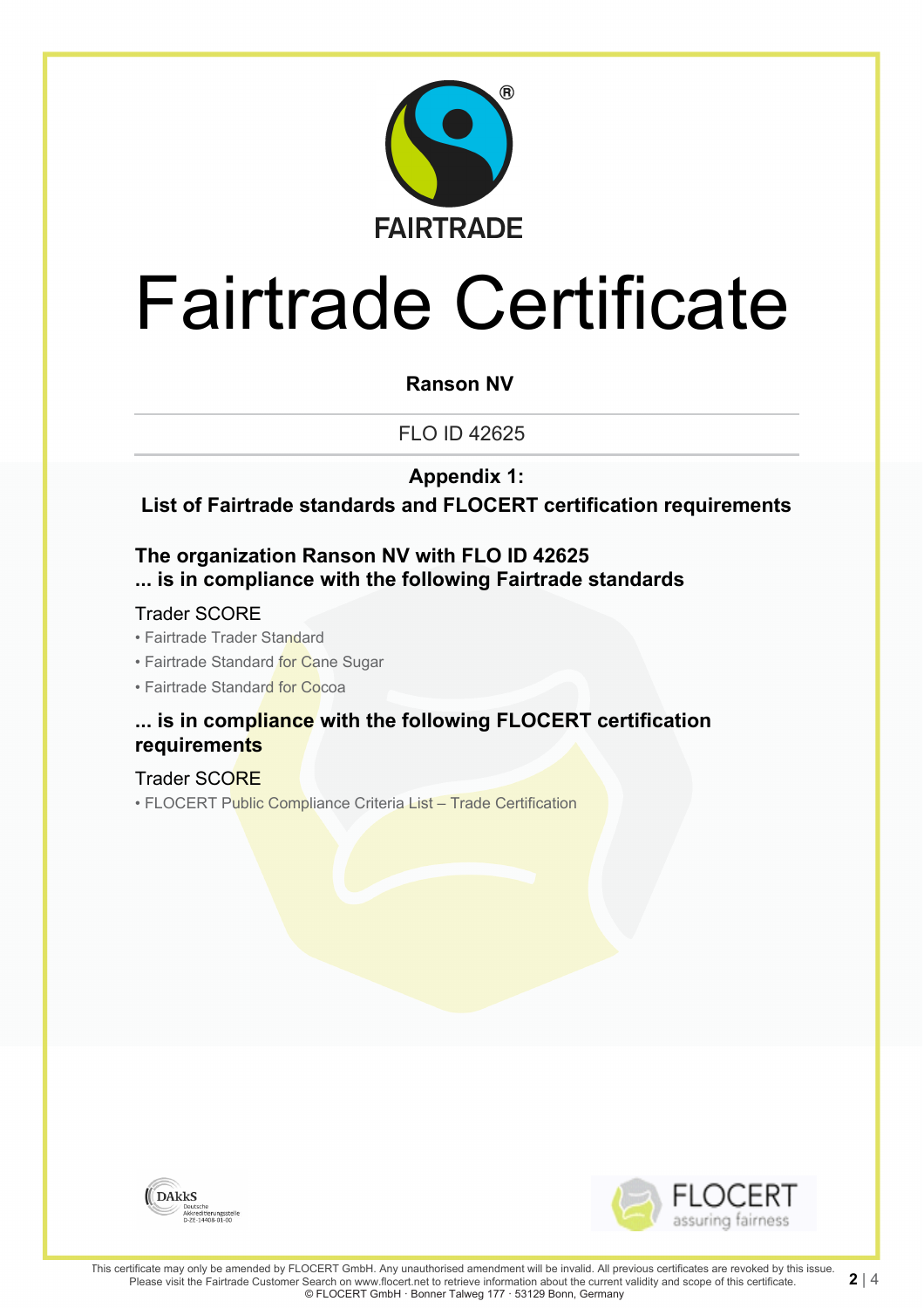

### **Ranson NV**

FLO ID 42625

## **Product scope Appendix 2:**

#### **The organization Ranson NV with FLO ID 42625 is certified for the following products:**

#### Trader SCORE

| Date of certification |  | <b>Function</b>                                     | Product category | Product type  |
|-----------------------|--|-----------------------------------------------------|------------------|---------------|
| 16 Apr 2021           |  | Manufacturer/Processor,<br>Intermediate Distributor | Cocoa            | Cocoa         |
|                       |  | <b>FSI, Non-Payer</b>                               |                  |               |
| 16 Apr 2021           |  | Manufacturer/Processor,<br>Intermediate Distributor | Cane sugar       | Not specified |
|                       |  | Non-Payer                                           |                  |               |